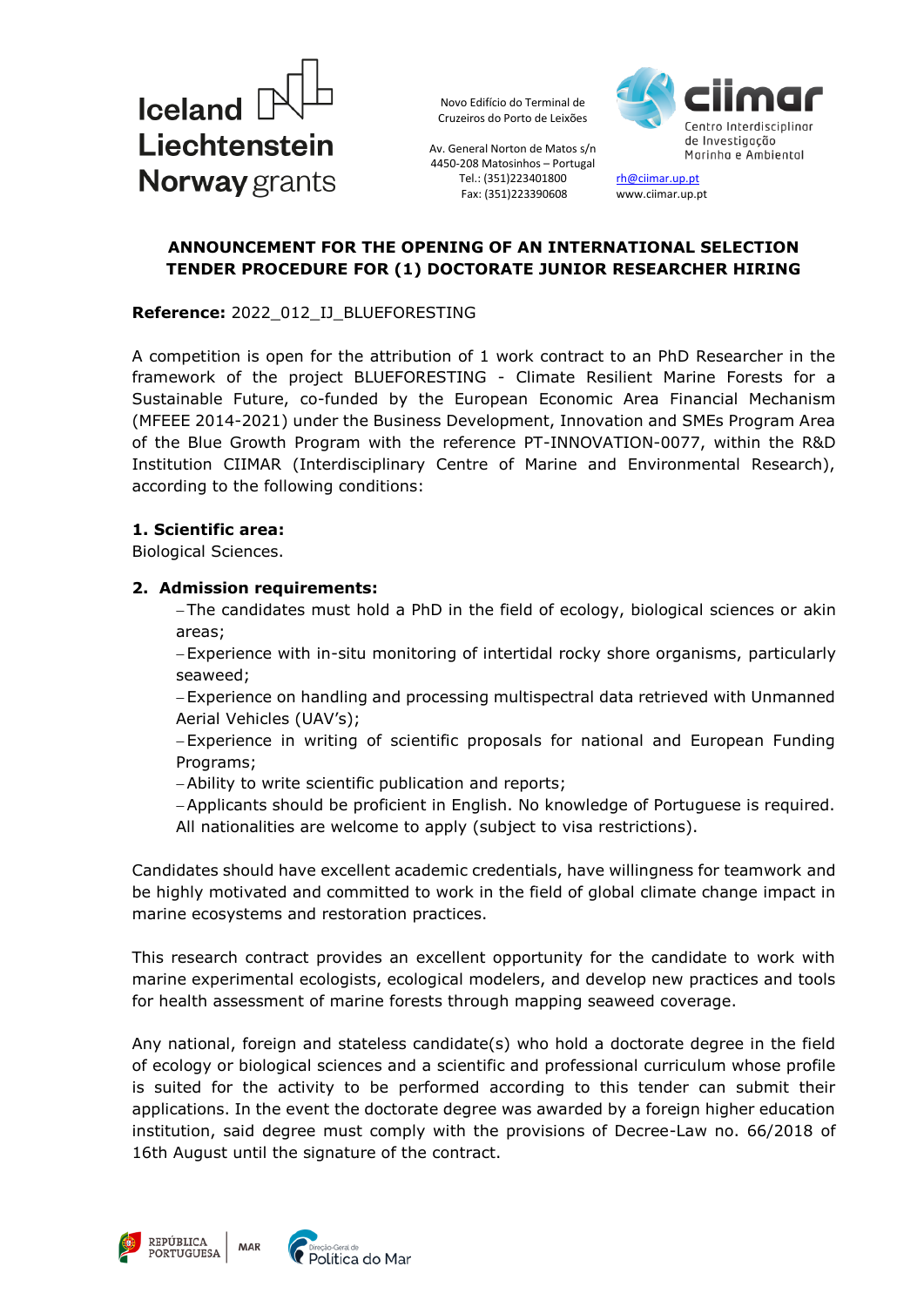

Av. General Norton de Matos s/n 4450-208 Matosinhos – Portugal Tel.: (351)223401800 Fax: (351)223390608



[rh@ciimar.up.pt](mailto:rh@ciimar.up.pt) www.ciimar.up.pt

### **3. Work plan:**

The selected candidate will join our team under the BLUEFORESTING project. BLUEFORESTING aims to provide science-based guidance for designing and implementing Nature Based Solutions (NBS) to foster sustainable and healthy marine forests in North Atlantic seashores. For this contract, the candidate will participate actively in the application of new tools for health assessment of marine forests, such as combining multispectral and infra-red thermal data retrieved with UAV's with in-situ temperature and humidity loggers' data. The candidate will also be involved in restoration strategies through marine forest climate change rescuers by implementing new emerging restoration techniques designed for subtidal forests. BLUEFORESTING will provide NBS that will engage stakeholders, completing the circle that should bond science and policy. Therefore, the candidate will assist the assessment of ecosystem service benefits and social costs of conserving and restoring marine forests. He/she will also support policy engagement, and science and policy co-creation for marine forests conservation and restoration. Complementarily the candidate will participate in the implementation of the Communication Plan, and will support the coordination of the project.

## **4. Legislation and official rules:**

Decree-Law no. 57/2016 of 29th August, which approved the doctorate hiring regime destined to stimulate scientific and technological employment for all knowledge areas (RJEC), updated by the Law no. 57/2017 of 19th July and Labour Code approved Law no.7/2009 of 12th February, under its current reading and Regulatory Decree No. 11-A / 2017, of 29th December.

## **5. Work place:**

The work will be carried out at CIIMAR, Edifício do Terminal de Cruzeiros do Porto de Leixões, Av. General Norton de Matos, s/n, 4450-208 Matosinhos.

## **6. Duration of the contract:**

An uncertain term work contract will be signed, starting at February 2022, under the regime of exclusivity, according to legal terms (articles n° 140°, n° 1 and n° 2, g) and n° 3; Labour Code and article  $6^{\circ}$ , n° 1 b) e n° 3 from Decree-Law n° 57/2016, de 29 -8).

## **7. Monthly stipend:**

The gross monthly salary is 2.134,73  $\epsilon$  (two thousand one hundred and thirty-four euros and seventy-three cents) according to the Single Remuneration Table (level 33), referring to the initial level - Article 2 of Regulatory Decree No. 11 / A / 2017, of 29-12; holidays, Christmas and food allowances apart.

### **8. Selection methods:**

The contract will be awarded based on the candidates' academic curriculum and technical skills. The ranking of candidates will be performed by a global evaluation of their scientific and curricular achievements (1 - 10 values).

The candidates' score will be the sum of the evaluation of:



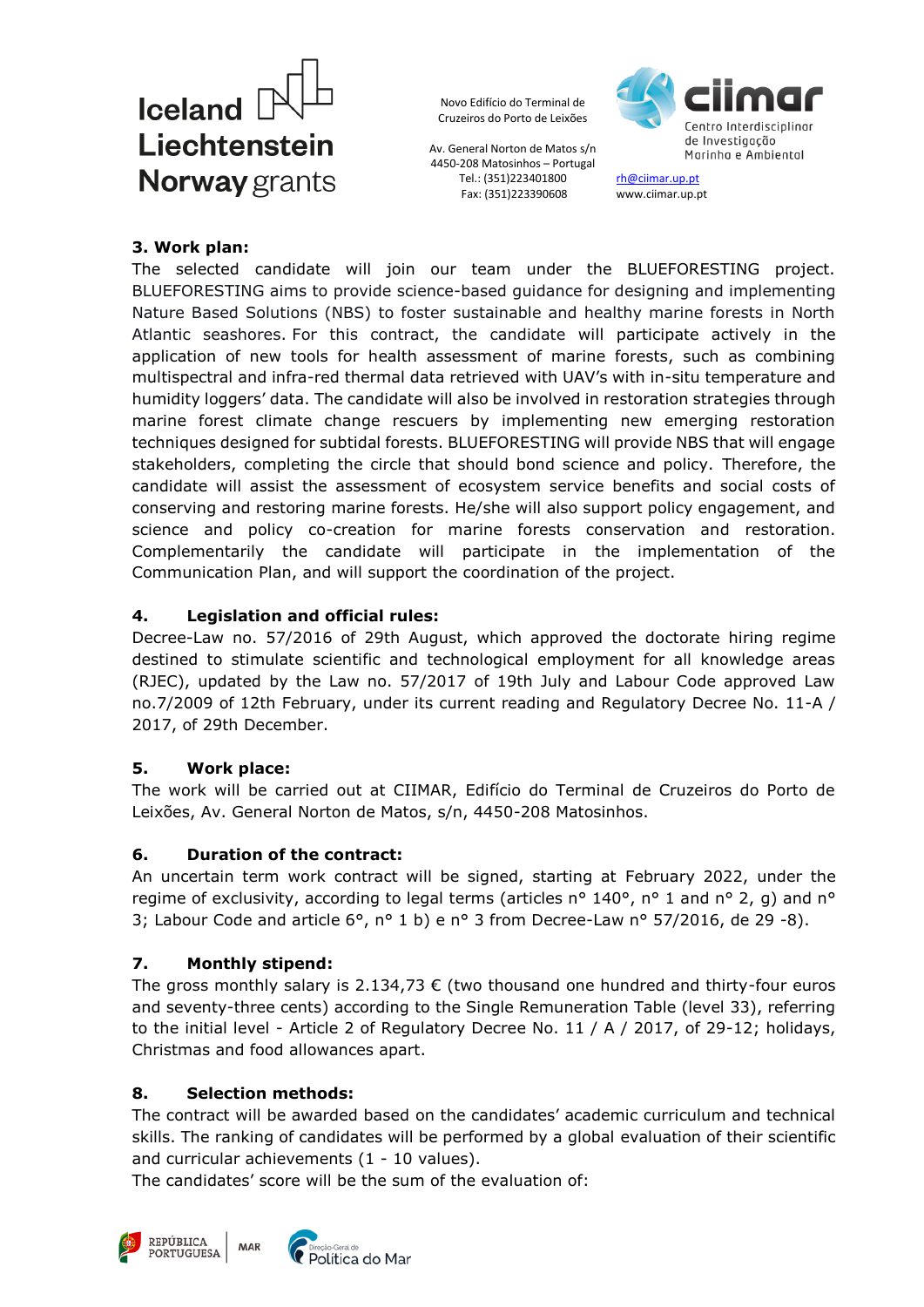

Av. General Norton de Matos s/n 4450-208 Matosinhos – Portugal Tel.: (351)223401800 Fax: (351)223390608



[rh@ciimar.up.pt](mailto:rh@ciimar.up.pt) www.ciimar.up.pt

1. Merit of the academic curriculum in the scientific area and relevance to the project work plan. Weight: 40%.

2. Experience relevant for the scientific area and the project work plan: Weight: 60%. The candidates will be ranked according to the following criteria:

- a) Experience with in-situ monitoring of intertidal rocky shore organisms, particularly seaweed- 30%
- b) Experience on handling multispectral data retrieved with Unmanned Aerial Vehicles (UAV's)- 30%
- c) Experience in fundraising and project management 10%
- d) Publications and relevant conferences 10%
- e) Motivation letter and additional information- 20%

The evaluation process may include an interview by video conference to the top two candidates, with the only propose of clarifying aspects related to the research results, and motivation towards the project, in case of insufficient curricular information for a decision making. In such case, the interview will have a weight of 10% and the previous assessment a weight of 90%.

### **9. Composition of the jury selection:**

Dr. Francisco Arenas (CIIMAR, President), Dr. Isabel Sousa-Pinto (CIIMAR, effective member), Dr Isabel Costa (CIIMAR, effective member), Dr. Sandra Ramos (CIIMAR, substitute member), Dr. Ana Bio (CIIMAR, substitute member).

### **10. Results notification:**

The final results of the evaluation will be send through a list sorting the candidates according to their attributed mark, by e-mail and available in CIIMAR website; in case of disagreement, the candidates have a 10-working day term in which to contest the decision, if he/she so wishes, as provided for in the *Código do Procedimento Administrativo* in a preliminary hearing setting. The jury reserves the right to not assign the contract depending on the quality of the applications.

### **11. Deadline for application and presentation of applications:**

The competition is open from **19/01/2022** until **1/2/2022,** according to Lisbon time zone. The applications must be formalized, compulsorily, by sending the following documents:

 detailed Curriculum vitae (including academic training and professional career, a publication list, with indication of the respective quartile according to the SJR (Scimago Journal Rank), other relevant information in the context of the project research goals);

copy of the eligibility certificates;

MAR

 cover letter with indication of reference for this tender and the achievements relevant for the competition (including a brief description of research experience, and the candidates' most relevant achievements that have contributed to the



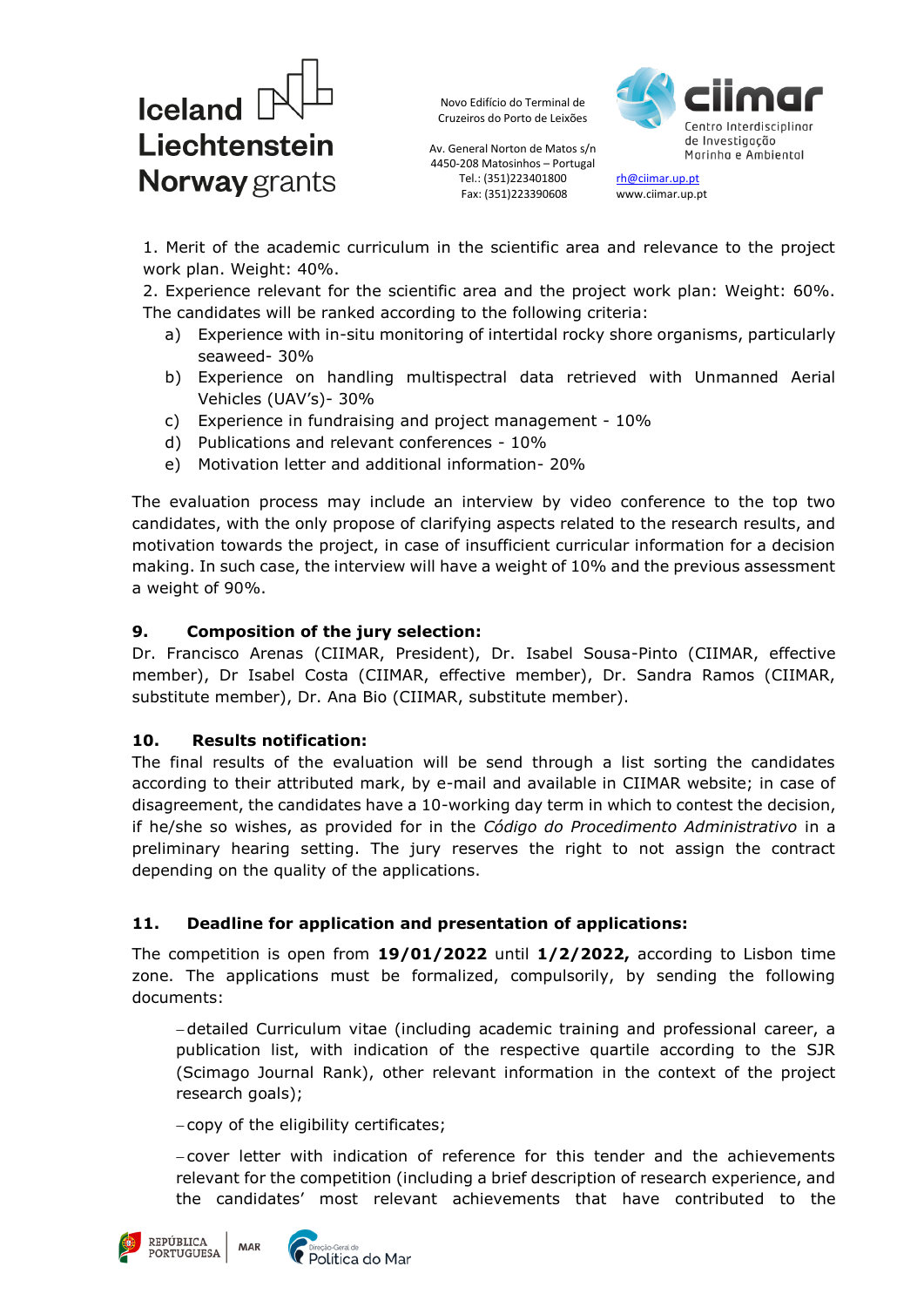

Av. General Norton de Matos s/n 4450-208 Matosinhos – Portugal Tel.: (351)223401800 Fax: (351)223390608



[rh@ciimar.up.pt](mailto:rh@ciimar.up.pt) www.ciimar.up.pt

development of the scientific area(s) for which this tender is open as indicated in the selection criteria);

- motivation letter;

contact e-mail address and phone number.

Applications must be sent by email to [rh@ciimar.up.pt](mailto:rh@ciimar.up.pt) and [farenas@ciimar.up.pt.](mailto:farenas@ciimar.up.pt) Applications that do not include all the elements previously indicated will not be considered.

Non-discrimination and equal access policy: CIIMAR actively promotes a nondiscrimination and equal access policy, wherefore no candidate can be privileged, benefited, impaired or deprived of any rights whatsoever, or be exempt of any duties based on their ancestry, age, sex, sexual preference, marital status, family and economic conditions, instruction, origin or social conditions, genetic heritage, reduced work capacity, disability, chronic illness, nationality, ethnic origin or race, origin territory, language, religion, political or ideological convictions and union membership.

Pursuant to Decree-Law no. 29/2001 of 3 February, disabled candidates shall be preferred in a situation of equal classification, and said preference supersedes any legal preferences. Candidates must declare, on their honour, their respective disability degree, type of disability and communication/expression means to be used during selection period on their application form, under the regulations above.



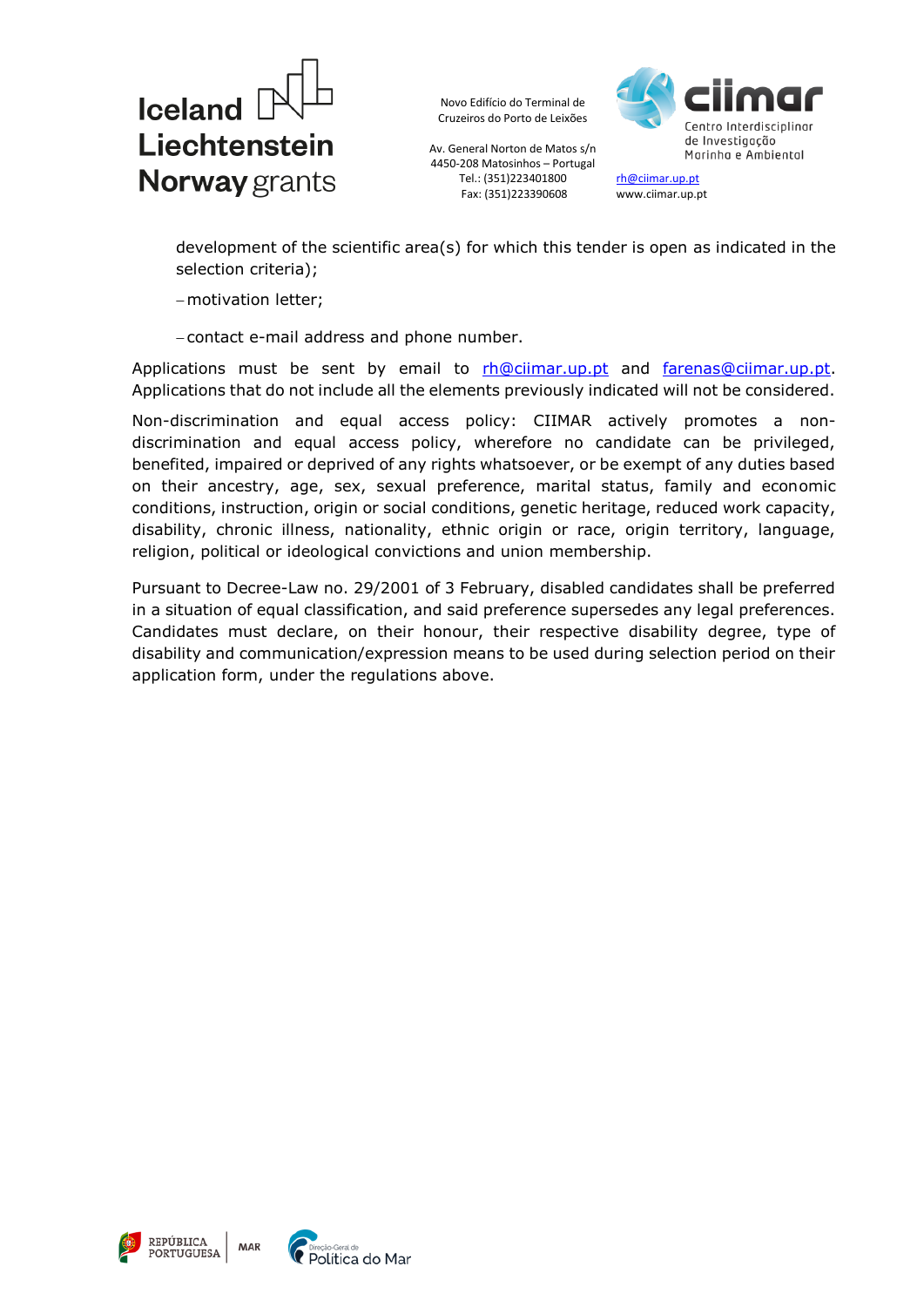



Av. General Norton de Matos s/n 4450-208 Matosinhos – Portugal Tel.: (351)223401800 Fax: (351)223390608

[rh@ciimar.up.pt](mailto:rh@ciimar.up.pt) www.ciimar.up.pt

## **AVISO DE ABERTURA DE PROCEDIMENTO CONCURSAL DE SELEÇÃO INTERNACIONAL PARA A CONTRATAÇÃO DE INVESTIGADOR(A) JUNIOR DOUTORADO(A) (1 vaga)**

### **Referência:** 2022\_012\_IJ\_BLUEFORESTING

Encontra-se aberto um concurso para a contratação de um(a) Investigador(a) Doutorado (a) no âmbito do projeto BLUEFORESTING - Florestas Marinhas Resilientes ao Clima para um Futuro Sustentável, co-financiado pelo Mecanismo Financeiro do Espaço Económico Europeu (MFEEE 2014-2021) no âmbito da Área Programática Desenvolvimento de Negócios, Inovação e PMEs do Programa Crescimento Azul com a referencia PT-INNOVATION-0077, a desenvolver no CIIMAR (Centro Interdisciplinar de Investigação Marinha e Ambiental) com as seguintes condições:

## **1. Área científica:**

Ciências Biológicas

## **2. Requisitos de admissão:**

- Doutoramento em ecologia, ciências biológicas ou áreas afins;
- Experiência em monitorização local de organismos intertidais de praias rochosas, particularmente macroalgas;
- Experiência no manuseamento e processamento de dados multiespectrais obtidos com Veículos Aéreos Não Tripulados (VANT).
- Experiência em redação de projetos científicos submetidos em programas de financiamento nacionais e europeus;
- Capacidade para escrever publicações científicas e relatórios;
- Candidato(a)s devem ter proficiência em inglês. Não é necessário o conhecimento de Português. Todas as nacionalidades podem concorrer (sujeito a restrições de visto).

O(A)s candidato(a)s devem ter excelentes credenciais académicas, vontade de trabalhar em equipa estar altamente motivados e comprometidos para trabalhar no campo do impacto das alterações climáticas globais nos ecossistemas marinhos e práticas de restauração.

Este contrato de investigação oferece uma excelente oportunidade para o(a) candidato(a) trabalhar com ecologistas experimentais marinhos, modeladores ecológicos e desenvolver novas práticas e ferramentas para avaliação da saúde de florestas marinhas através do mapeamento da cobertura de algas marinhas.

Podem apresentar as suas candidaturas o(a)s candidato(a)s nacionais, estrangeiros e apátridas que possuam o grau de doutor na área da ecologia ou ciências biológicas e um currículo científico e profissional com perfil adequado à atividade a desempenhar no âmbito do presente concurso.

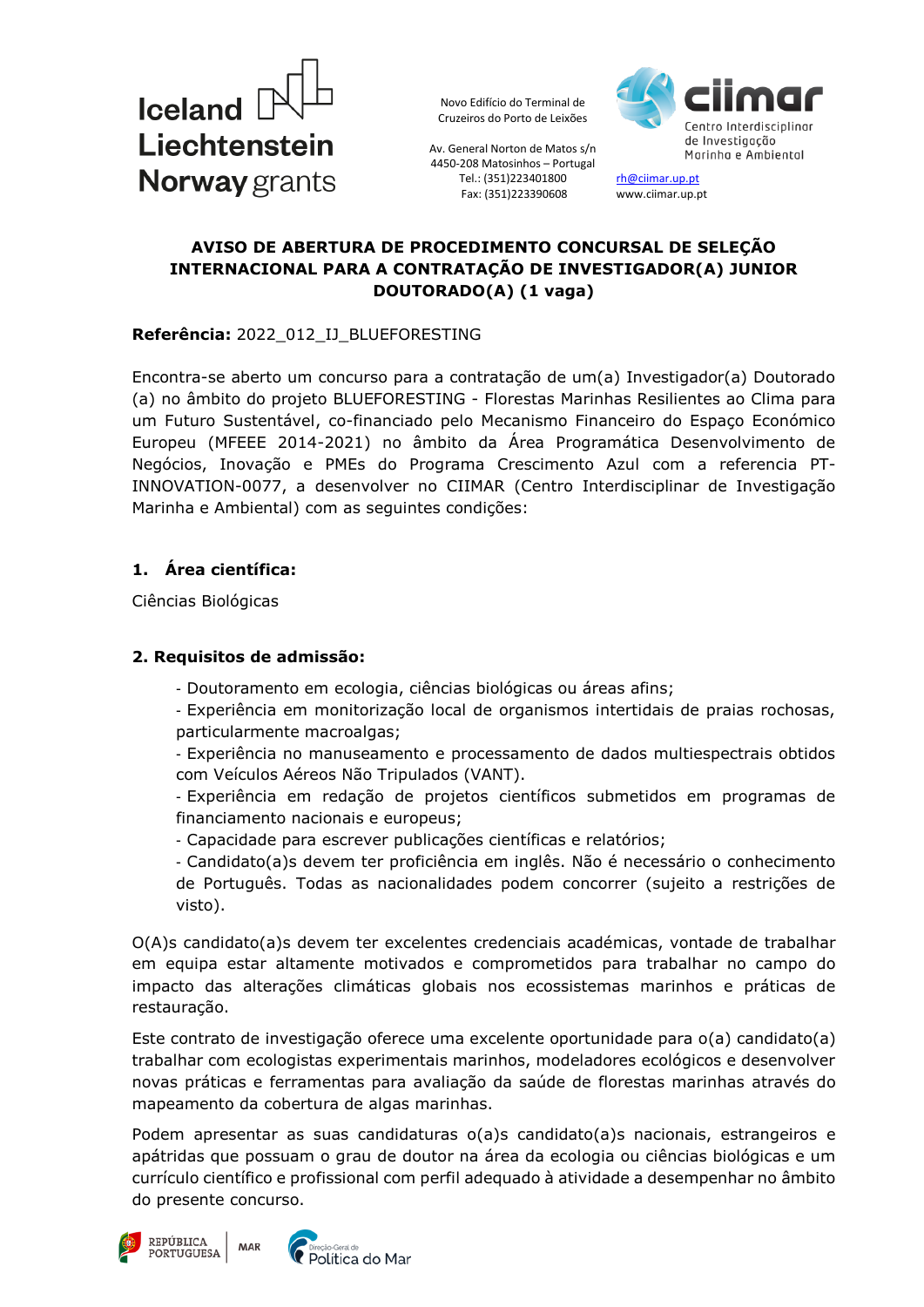

Av. General Norton de Matos s/n 4450-208 Matosinhos – Portugal Tel.: (351)223401800 Fax: (351)223390608



[rh@ciimar.up.pt](mailto:rh@ciimar.up.pt) www.ciimar.up.pt

No caso de o grau de doutor ter sido conferido por instituição de ensino superior estrangeira, o referido grau deve respeitar o disposto no Decreto-Lei nº. 66/2018 de 16 de agosto até à assinatura do contrato.

### **3. Plano de trabalhos:**

O(A) candidato(a) selecionado(a) irá integrar a nossa equipa no âmbito do projeto BLUEFORESTING. BLUEFORESTING visa providenciar orientações científicas para a conceção e implementação de Soluções Baseadas na Natureza (SBN) que promovam florestas marinhas saudáveis e sustentáveis na costa do Atlântico Norte. Para este contrato, o(a) candidato(a) participará ativamente na aplicação de novas ferramentas para avaliação da saúde de florestas marinhas, tais como a combinação de dados multiespectrais e infravermelhos térmicos, obtidos com VANT com dados de registo de temperatura e humidade obtidos *in situ* com *loggers*. O(A) candidato(a) também estará envolvido(a) em estratégias de restauro com recurso a atenuadores de mudanças climáticas em florestas marinhas, implementando novas técnicas emergentes de restauro projetadas para florestas subaquáticas. BLUEFORESTING desenvolverá SBN que envolverão *stakeholders*, completando o círculo que deve unir ciência e políticas ambientais. Portanto, o(a) candidato(a) auxiliará na avaliação dos benefícios dos serviços de ecossistemas e dos custos sociais da conservação e restauro de florestas marinhas. Ele(a) também apoiará o desenvolvimento de políticas ambientais e a co-criação de ciência e política ambiental para conservação e restauro de florestas marinhas. Complementarmente o(a) candidato(a) participará na implementação do Plano de Comunicação e apoiará a coordenação do projeto.

### **4. Legislação e normas oficiais:**

Decreto-Lei nº. 57/2016, de 29 de agosto, que aprovou o regime de contratação de doutorados destinado a estimular o emprego científico e tecnológico para todas as áreas do conhecimento (RJEC), atualizado pela Lei nº. 57/2017 de 19 de julho e o Código do Trabalho aprovado pela Lei nº. 7/2009 de 12 de fevereiro, na atual redação e Decreto Regulamentar n.º 11-A / 2017, de 29 de dezembro.

## **5. Local de trabalho:**

O trabalho será desenvolvido no CIIMAR, Edifício do Terminal de Cruzeiros do Porto de Leixões, Av. General Norton de Matos, s/n, 4450-208 Matosinhos.

### **6. Duração do contrato:**

Contrato de trabalho a termo incerto com início previsto em fevereiro de 2022, em regime de exclusividade, nos termos legais em vigor (Código do Trabalho) – artigo 140º, nº 1 e 2 alínea g); e art.º 6º, nº 1 b) e nº 3 do Decreto-lei n.º 57/2016, de 29 de Agosto, na redação atual.

### **7. Remuneração:**

O vencimento mensal bruto é de 2.134,73 € (dois mil cento e trinta e quatro euros e setenta e três cêntimos) de acordo com a Tabela Única de Remuneração (nível 33),



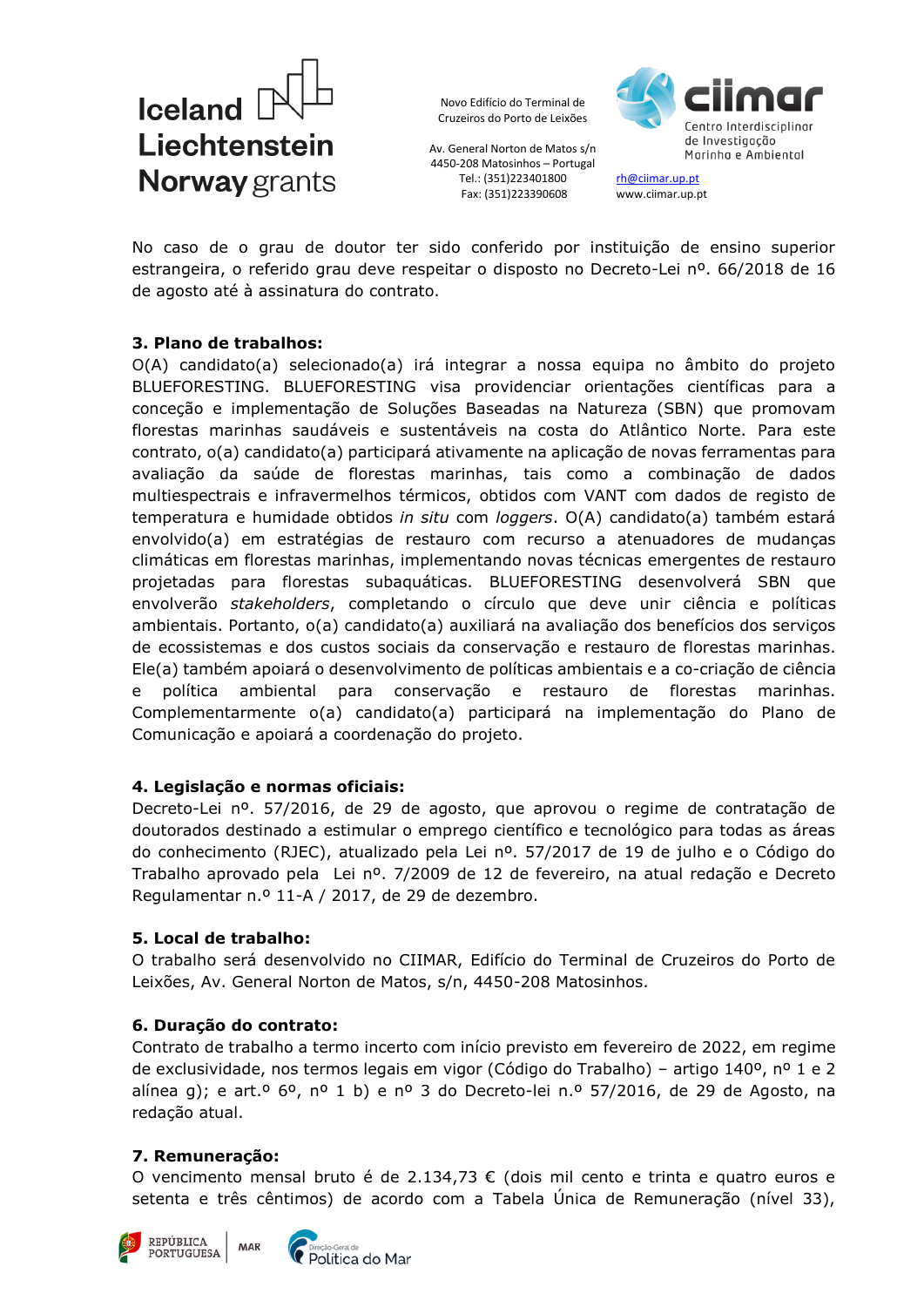

Av. General Norton de Matos s/n 4450-208 Matosinhos – Portugal Tel.: (351)223401800 Fax: (351)223390608



[rh@ciimar.up.pt](mailto:rh@ciimar.up.pt) www.ciimar.up.pt

referente ao nível inicial - Artigo 2.º do Decreto Regulamentar n.º 11 / A / 2017, de 29- 12; subsídio de férias, Natal e alimentação à parte.

# **8. Critérios de seleção:**

O contrato será atribuído com base no currículo académico e experiência e competências técnicas do(a) candidato(a). A seriação do(a)s candidato(a)s será realizada através da avaliação global das suas realizações científicas e curriculares (1 - 10 valores).

A classificação do(a)s candidato(a)s será a soma da avaliação de:

- 1. Mérito do currículo académico na área científica e relevância para o plano de trabalho do projeto. Peso: 40%.
- 2. Experiência relevante para a área científica e plano de trabalho do projeto: Peso: 60%.
	- O(A)s candidato(a)s serão classificado(a)s de acordo com os seguintes critérios: a) Experiência em monitorização local de organismos intertidais de praias rochosas, particularmente macroalgas - 30%

b) Experiência no manuseamento e processamento de dados multiespectrais obtidos com Veículos Aéreos Não Tripulados (VANT)- 30%

- c) Experiência em gestão e candidaturas a financiamento de projetos 10%
- d) Publicações e conferências relevantes 10%
- e) Carta de motivação e informações adicionais 20%

O júri poderá recorrer a entrevista por vídeo conferencia aos candidatos classificados nas duas primeiras posições para esclarecer aspetos relacionados com os resultados científicos e a motivação relativamente ao projeto, se a avaliação curricular não se mostrar suficiente para tomar uma decisão. Neste caso, a entrevista terá uma ponderação de 10% para a nota final (e a avaliação anterior um peso de 90%).

## **9. Composição do júri de seleção:**

Dr. Francisco Arenas (CIIMAR, Presidente), Dra. Isabel Sousa-Pinto (CIIMAR, membro efetivo), Dra. Isabel Costa (CIIMAR, membro efetivo), Dra. Sandra Ramos (CIIMAR, membro substituto), Dra. Ana Bio (CIIMAR, membro substituto).

## **10. Notificação dos resultados:**

Os resultados serão publicitados através de lista ordenada da nota final obtida, no sítio do CIIMAR e simultaneamente por e-mail; caso a decisão seja desfavorável os candidatos dispõem de um prazo de 10 dias úteis para se pronunciarem, em sede de audiência prévia, nos termos do Código do Procedimento Administrativo. O júri reserva o direito de encerrar o concurso sem qualquer recrutamento, caso nenhum do(a)s candidatos(a)s corresponda aos requisitos de admissão.

# **11. Prazo para a formalização da candidatura:**

O concurso está aberto de **19/01/2022** até **1/2/2022**, de acordo com referência horária de Lisboa. As candidaturas são formalizadas obrigatoriamente através do envio dos seguintes documentos: